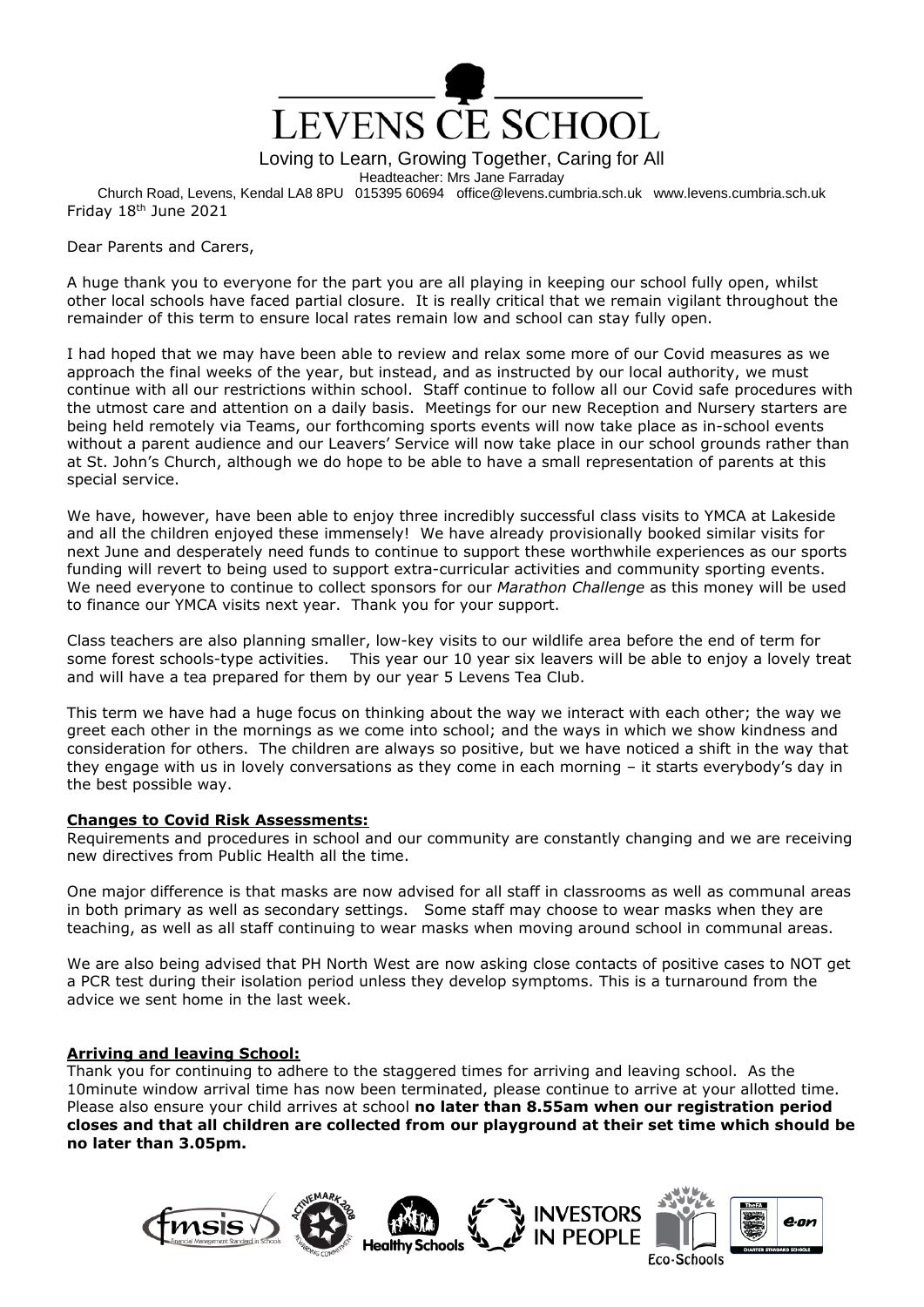Pupils arriving at school after 8.55am will need to come into school through our main door and may receive a late mark in the register.

If you are collecting a child who is in a different family group to your own child, please wait on the playground, ensuring you are socially distancing from other parents, until you have been able to collect children from other family groups. Thank you for your cooperation with these procedures.

## **Staff News:**

We are very excited to be welcoming Miss Pamela Robinson to our amazing team from September 2021. Miss Robinson is currently Key Stage One leader and year 2 teacher at an academy in Bradford. She has already demonstrated to us her wide-ranging expertise and skills as an infant practitioner and brings many years of experience to her new role as Year  $1 + 2$  class teacher here at Levens. Pamela will be visiting school over the next few weeks and these visits will include opportunities to meet her new class and to hear about the pupils from their current class teacher. She is due to relocate with her family back to the South Lakes area over the summer holidays. I am sure you will want to join with me in wishing her success in her move and a very warm welcome to our Levens community.

We are also very sorry to be saying goodbye to Miss Eastham who will be leaving us at the end of this academic year. Miss Eastham has contributed so much throughout a very challenging year and we are hugely grateful for the difference she has made to the welfare, progress and attainment of our year 1 pupils.

Unfortunately, it is with much sadness that I report to parents that our school cook, Helen, will be leaving us before the end of term to begin new ventures elsewhere. Helen has been in charge of the provision and service of our hot meals for many years and in recent times, moved to cooking our meals onsite. Orian, our school meal providers, will be sourcing Helen's replacement, if you think you know someone who might be interested in this lovely post, please contact school and we can give a contact number.

### **Class Structure September 2021:**

| Class 1 | Reception and Nursery | Mrs Haslam               |
|---------|-----------------------|--------------------------|
| Class 2 | Year $1 + 2$          | Miss Robinson            |
| Class 3 | Year 3+4              | Mrs Wadev                |
| Class 4 | Years 5+6             | Mr Dean and Mrs Farradav |

On Wednesday 7<sup>th</sup> July, pupils across school will be able to spend some time interacting with their new teacher and in their new classroom.

We are receiving revised guidance from our feeder high schools since the announcements this week, please check that you have the most up to date information regarding year 6 transition events that are likely to move to remote meetings only.

### **PE:**

As we are now well out of the winter months where warmer PE kit was required, we have now returned to an expectation that all pupils wear the correct PE kit in school on their allocated PE days. This is our pale blue PE t-shirt and hoodie; black or dark blue plain shorts. Stud earrings should be removed and long hair must be tied up.

We hope to return to our usual procedures of getting changed for PE in school from September but we will continue to come to school in PE kit for the remainder of this term.

We are very excited to be able to return to swimming lessons for all our junior children in the autumn. You should have already received information about the arrangements for swimming.

### **Diary Dates:**

Although our calendar does not look as busy as usual at this time of year, it is always a good idea to keep an eye on our interactive calendar on our school website.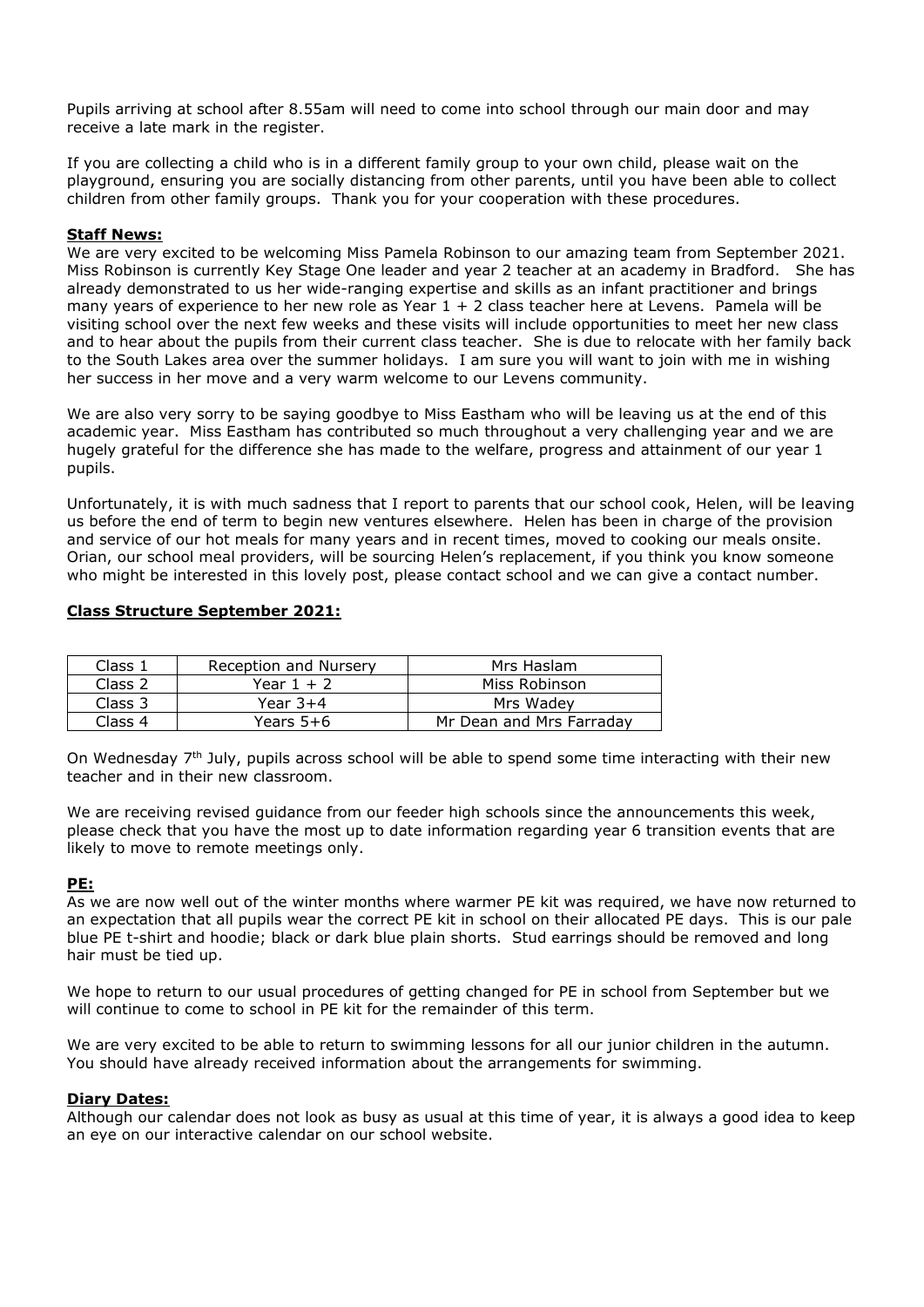| Wednesday 23rd June             | The Book Bus arrives! Please check at home for any books belonging to the<br>library service. |  |
|---------------------------------|-----------------------------------------------------------------------------------------------|--|
| Wednesday 30 <sup>th</sup> June | Scafell Rugby Festival at Kirkby Lonsdale Rugby Club.                                         |  |
| Monday 5 <sup>th</sup> July     | Leavers' Treat - letter to follow.                                                            |  |
| Wednesday 7 <sup>th</sup> July  | Levens Transition Day - all pupils will spend some time with their new class                  |  |
|                                 | teacher if they are moving up in September.                                                   |  |
| Friday 9 <sup>th</sup> July     | End of Year Reports to all parents.                                                           |  |
| Monday 12 <sup>th</sup> July    | New Reception starters taster morning for children not already attending our                  |  |
|                                 | Nursery setting                                                                               |  |
| Monday 12 <sup>th</sup> July    | Leavers' Tea prepared by Year 5 Tea Club - details to follow.                                 |  |
| Tuesday 13th July               | I. Wise STEM workshops for Scafell and Skiddaw Classes                                        |  |
| Thursday 15 <sup>th</sup> July  | Year 6 Leavers' Service in our school grounds - details to follow.                            |  |
| Friday 16 <sup>th</sup> July    | School closes for summer holidays between 1.45pm and 2.05pm depending on                      |  |
|                                 | your family group.                                                                            |  |
| Wednesday 1st                   | School reopens for autumn term for all pupils.                                                |  |
| September                       |                                                                                               |  |

# **End of Year Reports:**

This year we have a return to full reports rather than our shortened reports that were produced at the end of last year.

Class teachers are currently very busy writing your child's end of year report. These will be brought home by your child on Friday 9<sup>th</sup> July. If your child is in Nursery and doesn't attend school on that day, it will be brought home the following week.

# **Attendance:**

This is a very polite reminder that attendance at school is compulsory and that holidays should not be taken in term time.

Please refer to the relevant section of our current Attendance Policy that can be found on our website by following this link: [Attendance-policy-Dec-2020.pdf \(levens.cumbria.sch.uk\)](http://www.levens.cumbria.sch.uk/wp/wp-content/uploads/2020/12/Attendance-policy-Dec-2020.pdf)

*The headteacher is not permitted to grant leave of absence unless there are exceptional circumstances. The application must be made at least seven days prior to the proposed absence and must be requested in writing using the 'Parent Request for Absence' form available from the school office and published on our school website.*

*All unauthorised absences, including holidays that have not been sanctioned by the headteacher, are accumulated and parents who fail to ensure regular attendance of their children at school can be issued with a Fixed Penalty Notice under Section 444 of the Education Act 1996. The amount of £60 (per parent per child) if paid within 21 days and £120 (per parent per child) if paid between 21 and 28 days. Failure to pay a Penalty Notice will result in prosecution, except in limited circumstances.*

# **Curriculum books:**

We hope you enjoyed the opportunity to see some of your child's work recently and thank you for returning this promptly.

We are about to share pupils' books from previous years from year 2 upwards. These books are for your child/children to keep and are not expected back in school. Please can your child bring in a bag-for-life or plastic bag to transport books home over the next few weeks and please note – we seem to have accumulated a lot of books and therefore have a lot of books to distribute.

### **Summer Work Projects:**

Over the summer holidays we are have having some enhancements to our site to ensure our school is as secure as possible. This includes a new porch to be built onto the front of our school adjacent to the office and a new gate with an intercom entry system at our main entrance.